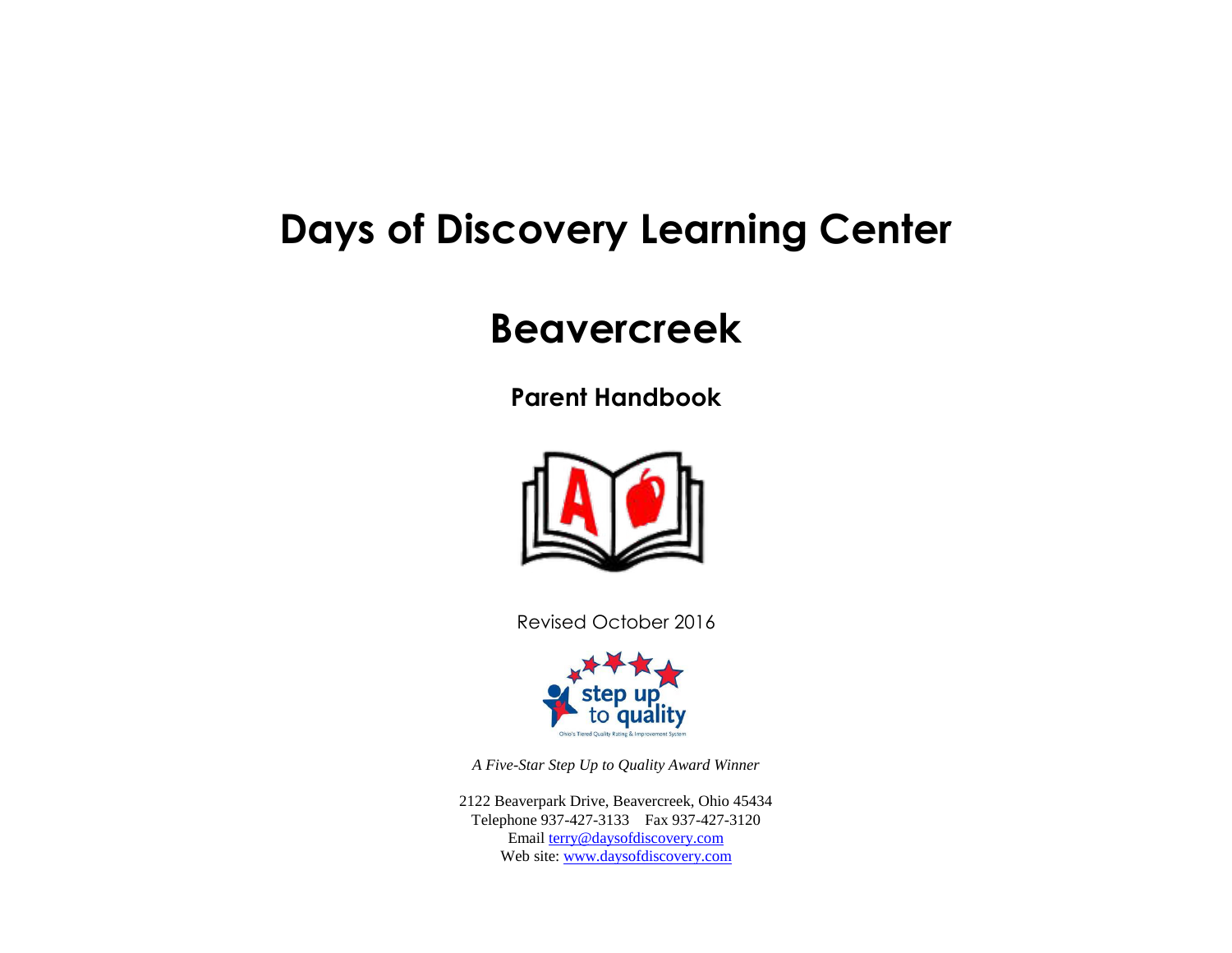## **Table of Contents**

| <b>Philosophy and Goals</b>                    | 1              |
|------------------------------------------------|----------------|
| Discrimination and Harassment                  | 1              |
| Center Locations/Tax ID Number                 | 1              |
| <b>Hours of Operation</b>                      | 1              |
| <b>Scheduled Center Closings</b>               | $\overline{2}$ |
| Licensing                                      | $\overline{2}$ |
| Ratios                                         | $\overline{2}$ |
| Registration                                   | 3              |
| Visiting the Center                            | 3              |
| <b>Parent Contact Information</b>              | 3              |
| <b>Custody Agreements and Guardianships</b>    | 3              |
| <b>Staff Qualifications</b>                    | 4              |
| Enrollment                                     | 4              |
| <b>Special Needs Children</b>                  | 4              |
| Release of a Child from the Center             | 4              |
| <b>Temporary Withdrawal</b>                    | 4              |
| Withdrawal from Center                         | 5              |
| Required Withdrawal of a Child from the Center | 5              |
| <b>Registration Fee</b>                        | 5              |
| <b>Weekly Tuition/Payments Policy</b>          | 5              |
| Attendance                                     | 5              |
| Conference and Snow Days                       | 5              |
| <b>Family Discount</b>                         | 6              |
| Overtime Charges                               | 6              |
| Parent/Teacher Communication                   | 6              |
| Resolving Classroom or Center Issues/Concerns  | 6              |
| Nutrition                                      | 6              |
| Outdoor Play                                   | 7              |
| Clothing and Toys                              | 7              |
| Children's Safety Policy                       | 7              |
| <b>Water Safety Policy</b>                     | 8              |
| Transportation/Field Trip Safety Policy        | 8              |
| School Transportation                          | 8              |
| Inclement Weather Plan                         | 8              |
| <b>Emergency Medical and Dental Policy</b>     | 9              |
| <b>Supervision and Guidance</b>                | 10             |
| Management of Communicable Disease             | 10             |
| Returning to the Center Following an Illness   | 11             |
| <b>Administration of Medications</b>           | 12             |
| Nap and Rest time                              | 13             |

|   | Infant Program            | 13 |
|---|---------------------------|----|
|   | <b>Toddler Program</b>    | 14 |
|   | Preschool Program         | 14 |
|   | Pre-Kindergarten Programs | 15 |
| 2 | Schoolage Program         | 16 |
| 2 | Schoolage Summer Program  |    |
|   |                           |    |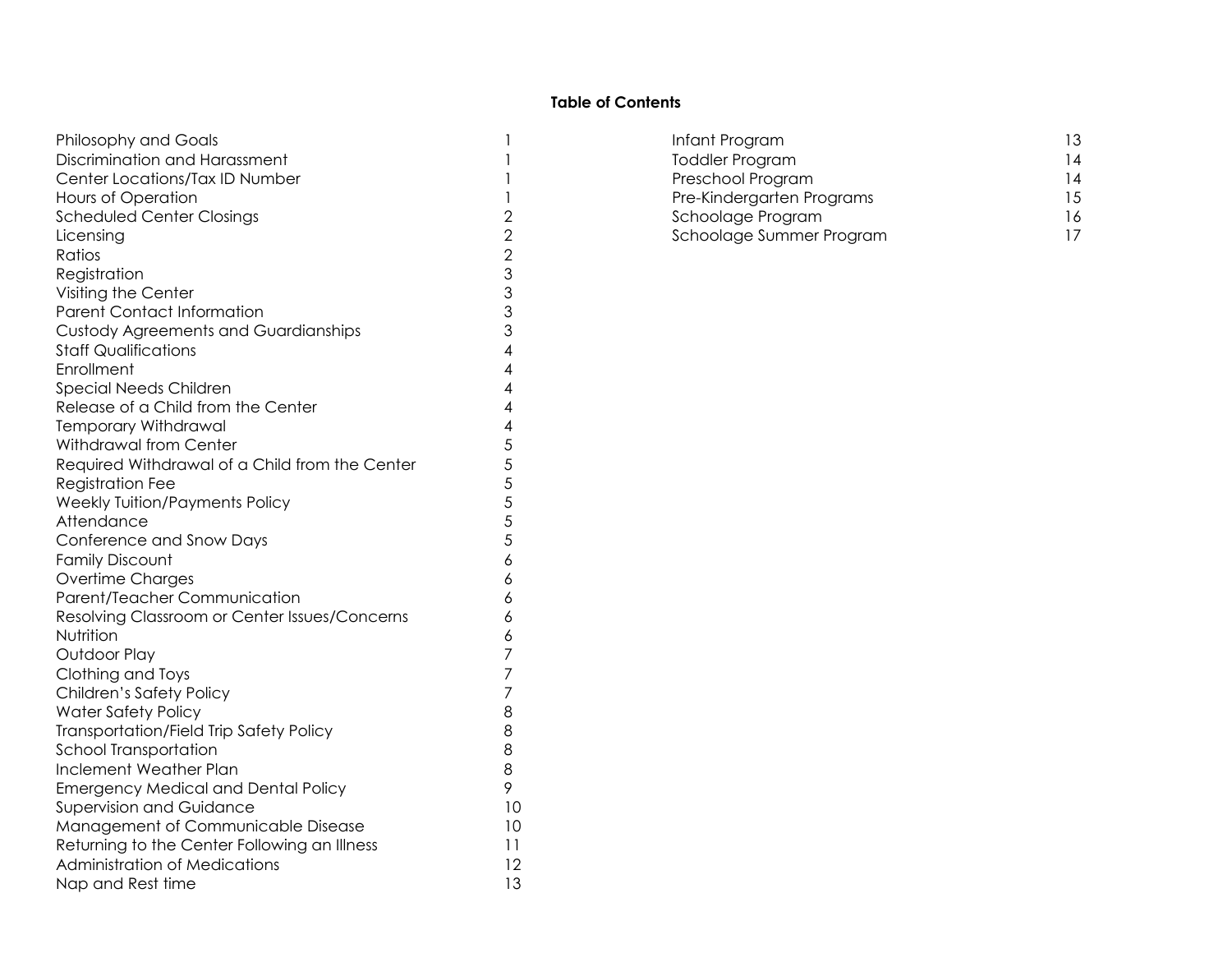## **PHILOSOPHY AND GOALS**

Days of Discovery is committed to offering educational programs that encourage children to learn, to understand, to think and to discover through developmentally appropriate activities. Our goal is to nurture growth, challenge minds and enrich lives. By providing each child with opportunities to exercise their curiosity, we will contribute to their total awareness of themselves, their peers, and their world.

Days of Discovery is committed to supporting your child's successful early development and learning. Our dedicated and professionally trained teachers will create rich, warm environments and plan individualized activities through our identified curricula, *The Creative Curriculum* and *Building the Primary Classroom*. We support your child in all developmental domains – Approaches to Learning, Social/Emotional, Language and Literacy, Physical Well-being, and Motor and Cognition and General Knowledge, including Math, Science and Social Studies. Successful outcomes during crucial early years support positive attitudes and optimum achievement in a child's later formal education. Days of Discovery provides children:

- Hands-on experience for language and vocabulary development
- · Opportunities to express ideas and feelings
- · Opportunities to develop and encourage intellectual curiosity
- · Multicultural education integrated into all age levels
- · Opportunities to express creativity
- · Opportunities to explore, experience and discover

## **DISCRIMINATION & HARASSMENT**

*Days of Discovery, Inc. shall not discriminate against any child, employee or applicant for employment or service because of race, color, religion, sex, national origin, age, ethnic heritage, political affiliation, or disability.*

Days of Discovery fully supports its responsibility to maintain an environment free from harassment or discrimination. Actions that create or contribute to an intimidating or offensive environment will not be tolerated. All individuals are expected to abide by this policy.

## **CENTER LOCATIONS**

Days of Discovery, Beavercreek, is located at 2122 Beaverpark Drive in Beavercreek, Ohio. Telephone 427-3133. Fax 427-3120. Email [terry@daysofdiscovery.com.](mailto:terry@daysofdiscovery.com)

Days of Discovery, Xenia, is located at 1132 North Monroe Drive in Xenia, Ohio. The telephone number is (937) 372-3133. Email [dee@daysofdiscovery.com.](mailto:dee@daysofdiscovery.com)

Our Tax Identification number is 31-1379790.

## **HOURS OF OPERATION**

Days of Discovery Learning Center is in operation Monday through Friday from 6:30AM until 6:00PM. Child care services are provided year round for infants, toddlers, preschoolers and school-age children.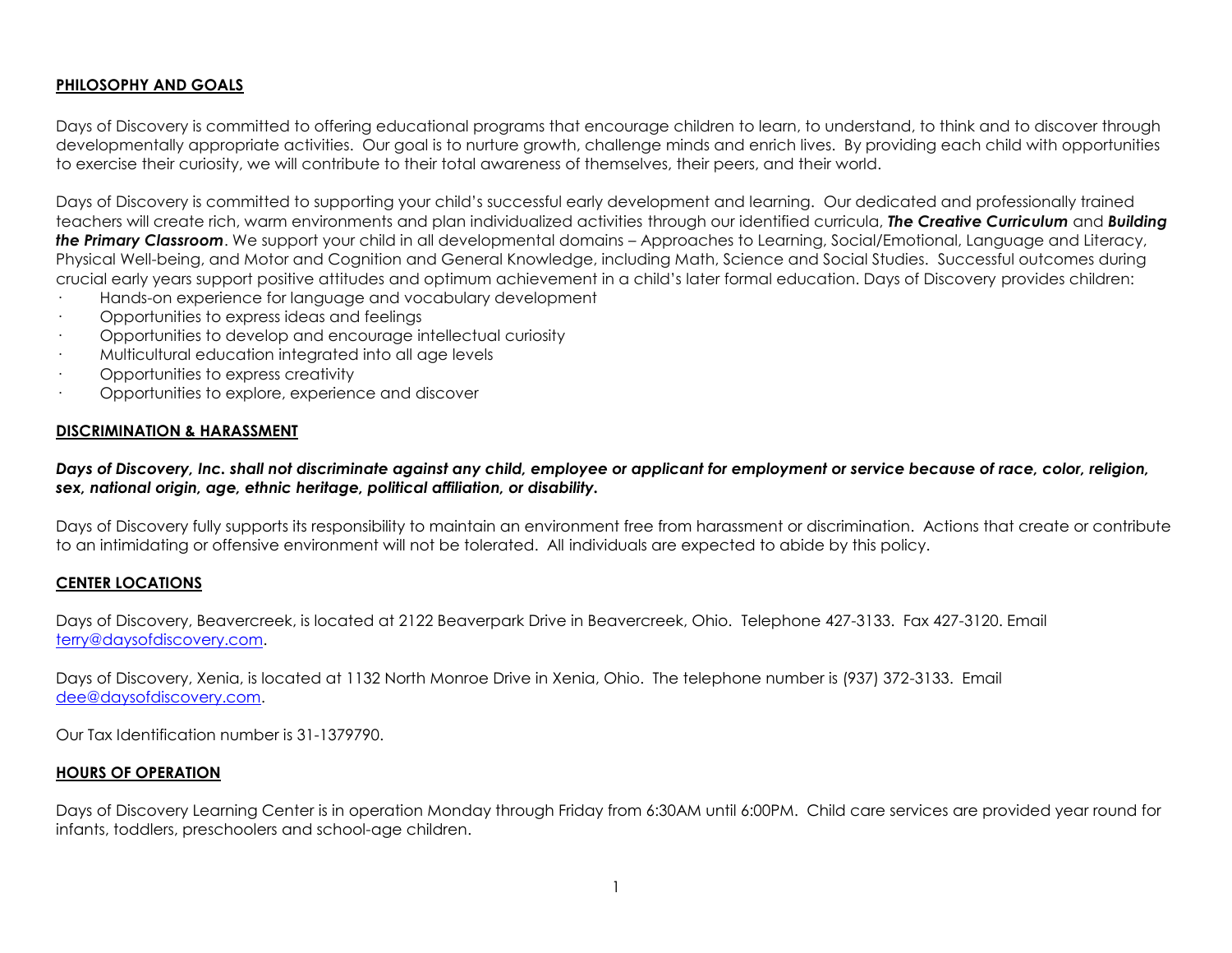## **SCHEDULED CENTER CLOSING**

Days of Discovery will be closed on the following holidays:

\*New Year's Day \*Memorial Day \*Independence Day \*Labor Day \*Christmas Day

\*Thanksgiving Day \*Day after Thanksgiving

Full tuition is charaed for weeks which include the above holidays. At the director's discretion, the parents will be surveyed to determine if child care is needed for days preceding and following holidays in order to plan for potential closing of the center. If the center closes due to lack of child care needs, tuition rates will be assessed for one day less than your regular weekly payment schedule. Please see the director if you have any questions concerning holiday child care needs and payments.

The center reserves the right to close for any and all emergency situations which may arise

## **LICENSING**

Days of Discovery is licensed to operate legally by the Ohio Department of Job & Family Services. The license, inspection reports, and complaint investigation reports for the current licensing period are posted in the director's office. The center's licensing record, including compliance report forms and evaluation forms from the building and fire departments are available upon request from ODJFS. The ODJFS toll free number is posted on the license and may be used to report suspected violation of the licensing law or administrative rules. The licensing law and rules governing child care are available for review at the facility upon request and can be accessed at<http://jfs.ohio.gov/cdc/index.stm> Regular inspections are made by fire, health and various other agencies from state and local jurisdictions. If parents or staff have any questions or

concerns please contact the center director for answers and/or assistance. The number and age group of children we are licensed to serve is also reflected on our license.

## **RATIOS**

Days of Discovery maintains stringent staff to child ratios to ensure quality child care. The ratio of teacher-to-child will at no time exceed the state requirements. The State of Ohio ratios are:

\*Infants (under 12 months) - 1:5 or 2:12 \*Infants (12 to 18 months)  $-1:6$ \*Toddlers (18 to 30 months)- 1:7 \*Toddlers (30 to 36 months)  $-1:8$ \*Three Year Olds - 1:12 \*Four Year Olds - 1:14 \*Kindergarten & Schoolage - 1:18 In each age category the maximum teaching group size will not exceed twice the staffing ratio.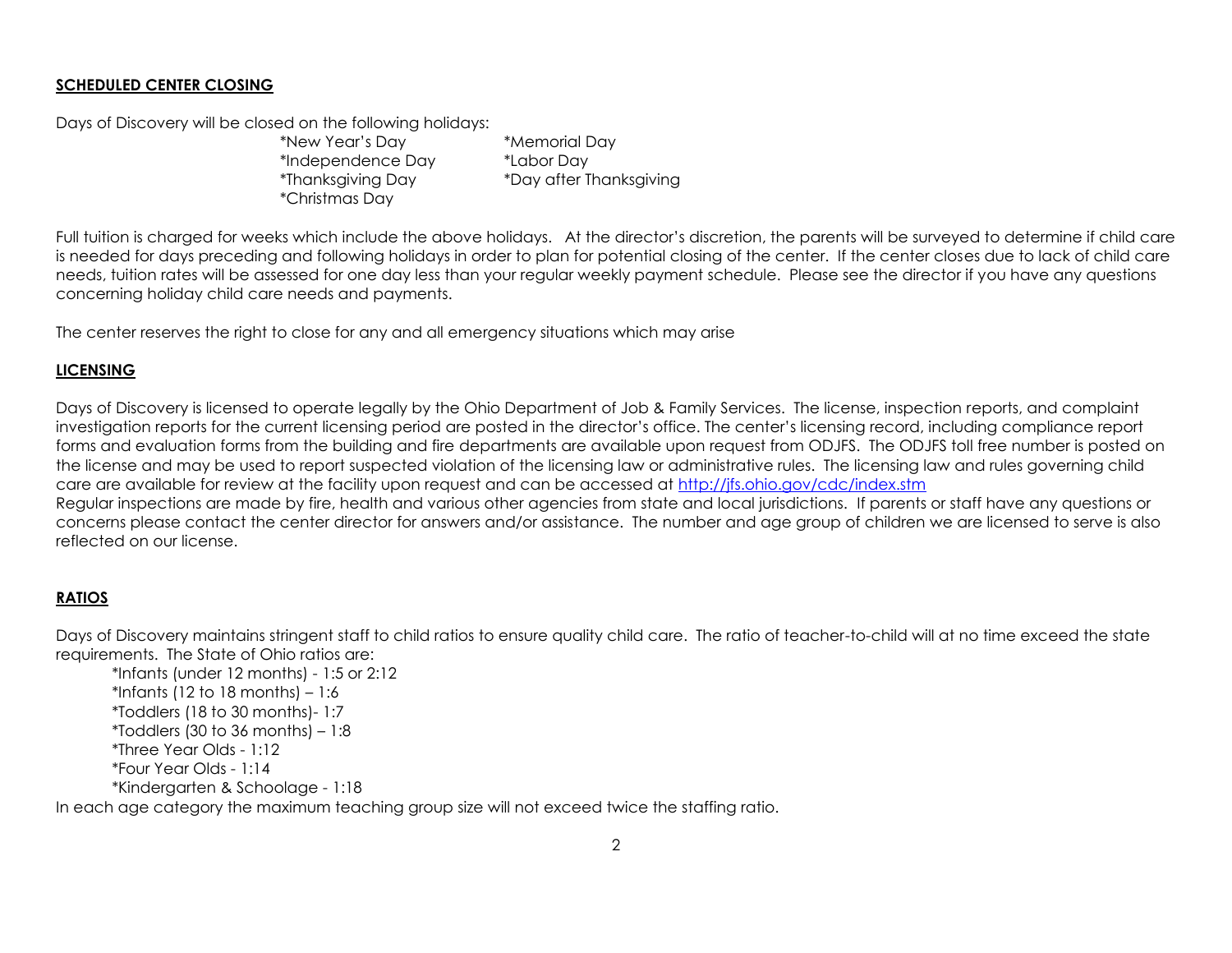## **REGISTRATION**

Following registration and a completed application packet, all parents, along with the child enrolling in Days of Discovery, will participate in an entrance interview with the Center's director. At this time the completed application packet is reviewed. This includes prescribed enrollment and medical statement forms which must be on file prior to the child's first day. The parent and director review the handbook, which is available online at [www.daysofdiscovery.com](http://www.daysofdiscovery.com/) (hard copy available in the office), and discuss policies and operating procedures. Parents are encouraged to ask questions and become actively involved in the center. The registration fee must be paid in advance of enrollment. Please refer to the tuition fee schedule for current fees.

It is unlawful for Days of Discovery to discriminate in the enrollment of children upon the basis of race, color, religion, sex, national origin, or disability in violation of the ADA of 1990. Days of Discovery reserves the right to deny any application for enrollment for good cause, which will be given in writing.

## **VISITING THE CENTER/PARENT PARTICIPATION**

Parents are always welcome and may actively participate and volunteer in our programs. The center plans several parent activities throughout the year (ex. family picnics and holiday breakfast which include parent education information). Parents are also encouraged to participate within their child's classroom by sharing any special skills, reading as a guest reader, or assisting with any other educational opportunities. Any parent, custodian or guardian, or authorized person of a child enrolled in the facility shall be permitted unlimited access to the center during all hours of operation for the purpose of contacting their children, evaluating the care provided by the center or evaluating the premises. A security code to enter the building is assigned at the time of enrollment. Upon entering the center, you must notify the director of your presence. If you have concerns or questions, please feel free to see the director, or if unavailable, your child's teacher at any time. Days of Discovery policy prohibits children from receiving telephone calls.

## **PARENT CONTACT INFORMATION**

Contact information for parents/guardians of the children attending Days of Discovery is available upon request. This information will not include the name, telephone number or email of any parent/guardian who requests that his/her name, telephone number or email not be included.

## **CUSTODY AGREEMENTS AND GUARDIANSHIPS**

It is the parent's responsibility to inform the director if there are custody agreements, guardianship agreements or court orders which affect your child's enrollment in our center. You are required to provide a copy of the pertinent document for our files. It is the responsibility of Days of Discovery to comply with the terms and conditions of the custody agreement regarding the non-custodial parent's rights to visit the children on site, remove children from the site and any other specifically stated rights of the non-custodial parent.

Days of Discovery is not responsible for interpreting the meaning, intent or specific directives of a legal document. If questions arise regarding any right of the non-custodial parent, written instructions from the custodial parent should be obtained.

The custody agreement may be superseded only by a written statement signed by both the custodial and the non-custodial parent. Without legal documentation Days of Discovery is required to release a child to either parent.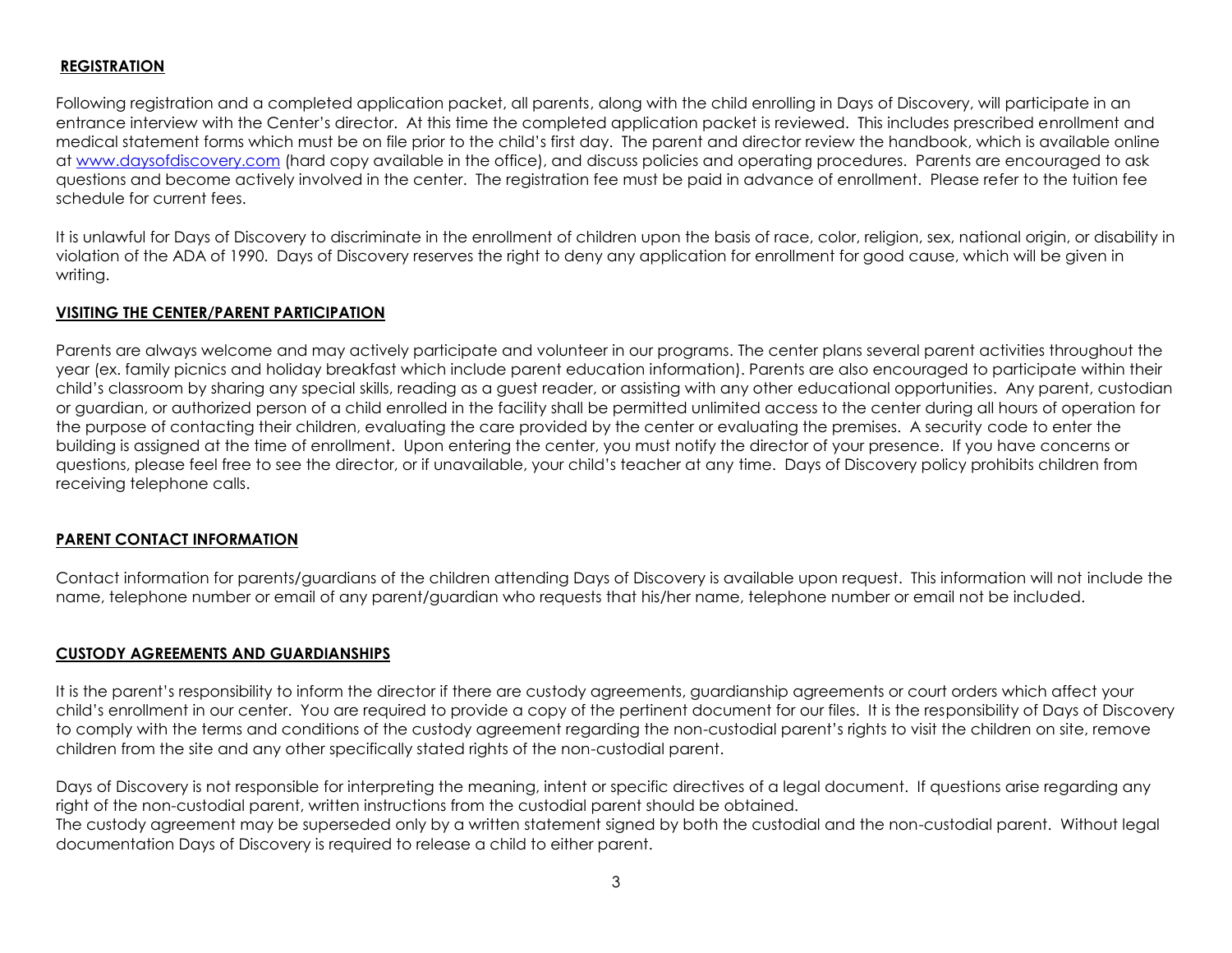## **STAFF QUALIFICATIONS**

Days of Discovery employs only qualified, professional teachers. Along with early childhood education degrees and ongoing training, our full time teachers are Red Cross certified in First Aid, CPR, Communicable Disease Recognition and Prevention and Child Abuse Recognition and Prevention. All staff members are current on issues and advocacy of early childhood education. The staff receives extensive continuing education and inservice training following the Step Up To Quality training matrix.

## **ENROLLMENT**

Days of Discovery offers a variety of programs. Full-day and half-day programs (5, 4, 3, and 2 days) are available in all programs except in the infant program. Our half day schedule includes arrival at any time in the morning after 6:30, and ends following lunch, with dismissal by noon. Completed Child Enrollment Form and the Child Medical Statement signed by the child's pediatrician with attached copy of immunizations, are required prior to each child's first day in the center. Days of Discovery will not enroll children who do not have completed enrollment forms and medical statements. In addition, children whose parents do not agree to Emergency Medical Transportation, or who refuse immunizations, will not qualify for enrollment at Days of Discovery. These forms can be found on our website [www.daysofdiscovery.com.](http://www.daysofdiscovery.com/) These forms are to be updated annually. In addition, the forms are to be updated upon any change in parent contact information, change in employment, or change in a child's health information.

#### **SPECIAL NEEDS CHILDREN**

Special needs children will be accepted into Days of Discovery Learning Center only after consultation with the parents and a pediatric consultant. If the program can be adapted to meet the child's needs, the child will be mainstreamed into the existing program. The centers are equipped with ramps and the Xenia location has a lift for easy access.

#### **RELEASE OF A CHILD FROM THE CENTER**

Your child will not be released into the custody of anyone other than a parent or guardian unless specific written instructions and permission are given to the director in advance. Written permission must state the name of the person whom will be picking up the child and the date and approximate time of pick up. Identification may be required before a child's release.

If there are custody agreements or court orders which affect your child in this regard, please let the center director know and provide a copy of the documents for our files. The center will release children according the any custody agreement in place.

#### **TEMPORARY WITHDRAW**

If a parent chooses to temporarily withdraw a child from the center and plans on re-admission at a later date, the parent needs to follow these guidelines:

- Provide written notification to the director two weeks in advance.
- The withdrawal period must be a minimum of three consecutive weeks.
- A re-enrollment fee of \$50 per child or \$100 per family will be charged upon re-enrollment.

Days of Discovery cannot guarantee an opening following a temporary withdrawal. The temporarily withdrawn child's position could possibly be filled by a new student. If this situation arises the parents of the temporarily withdrawn child will be contacted and offered the choice of reenrollment or forfeiture of the position.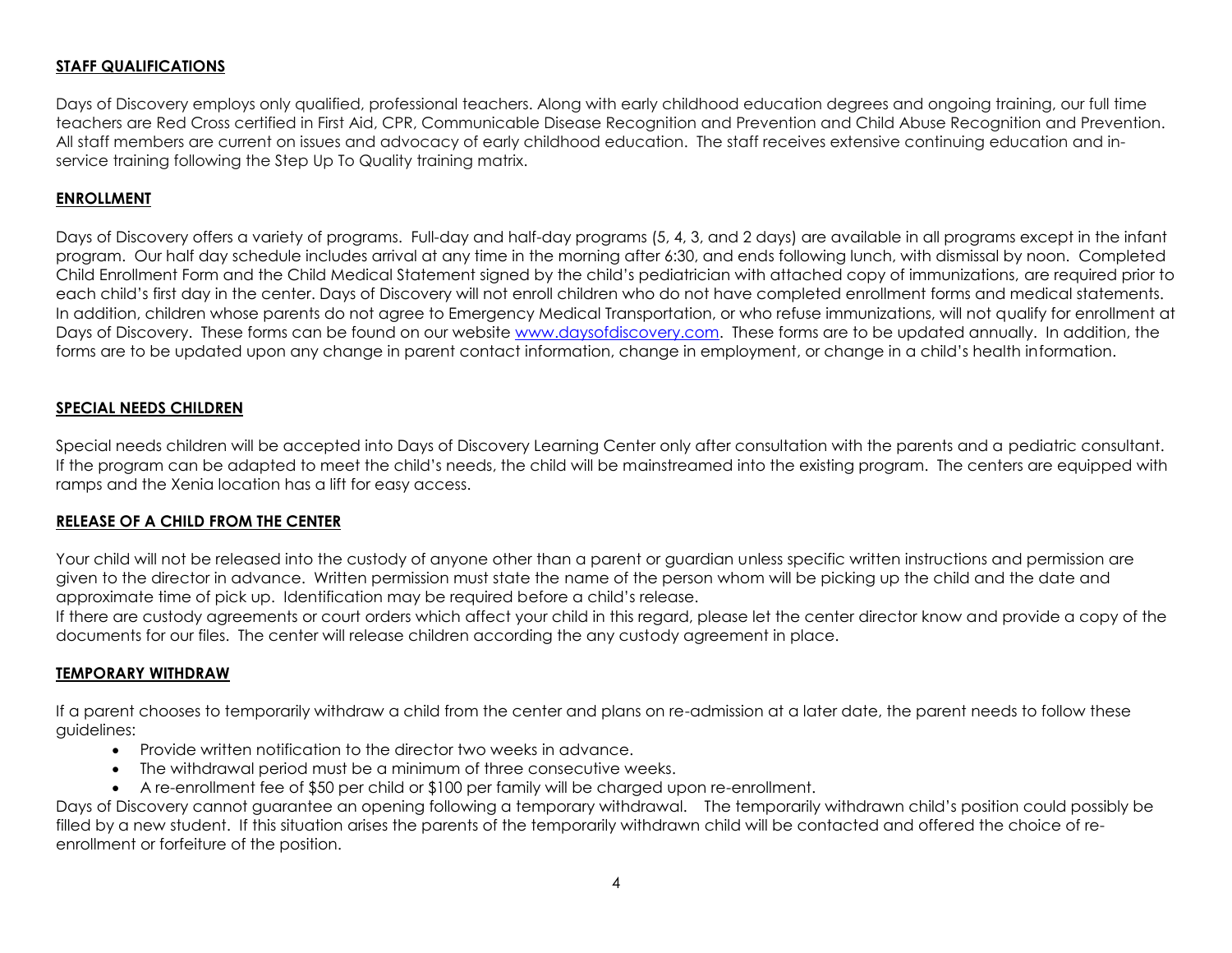#### **WITHDRAW FROM CENTER**

A parent wishing to withdraw a child from Days of Discovery must give written notice to the director

#### **REQUIRED WITHDRAWAL OF A CHILD FROM THE CENTER**

Most children readily adapt to the learning center environment. They enjoy socializing within the group setting and participating in a variety of well planned activities. In rare circumstances, a child may not adapt to the center environment. If this situation occurs then parent/director/teacher conferences will be held to determine a course of action. If it becomes apparent that group care is not in the child's best interest then the parent will be asked to withdraw the child from the center. The initial registration fee is non-refundable but the tuition will be prorated and refunded if the full week of care is not used.

#### **REGISTRATION FEE**

Please see fee schedule. A registration fee must accompany the application form. This fee is non-refundable.

#### **WEEKLY TUITION POLICY**

Regular weekly tuition is due each Monday and may be paid by check, cash, money order or credit card. A penalty assessment of \$20 will be made for returned checks. Tuition rates and fees are based on the cost to provide quality child care services. This includes maintaining a well trained and qualified staff to provide developmentally appropriate educational services to children*. Tuition is charged weekly, regardless of attendance. Days of Discovery does not give credit for absences for illness or vacation.*

Full tuition is charged for the weeks which include scheduled holiday center closures. If the center is closed as a result of a parent survey in which child care services are not required by the majority of parents, the tuition will be assessed based on one day less than the regular weekly rate.

#### **ATTENDANCE**

Days of Discovery maintains the facility and staffs each day to provide quality child care services based upon current enrollment. If your child, infant through PreK will not be attending, will be late, or requires any change in schedule, please notify the Director by email (preferred) or phone by 9:00AM.

In order to avoid any confusion, parents **must notify the center no later than 1:00PM,** either by email or phone, if their school age child will not be riding the center multi-functional school activity bus or public school transportation after school. Parents will be contacted when a child does not arrive afterschool to verify the child's whereabouts.

## **CONFERENCE AND SNOW DAYS**

Schoolage children in attendance for a full day due to parent teacher conferences, unscheduled school closing, or single day holidays, will be charged an additional fee established in advance. Transportation for two hour school delays will be provided for an additional fee, also established in advance. The preschool tuition rate will be followed for scheduled school vacations of longer than two days. *\*\* Tuition rates for all programs are updated annually. \*\**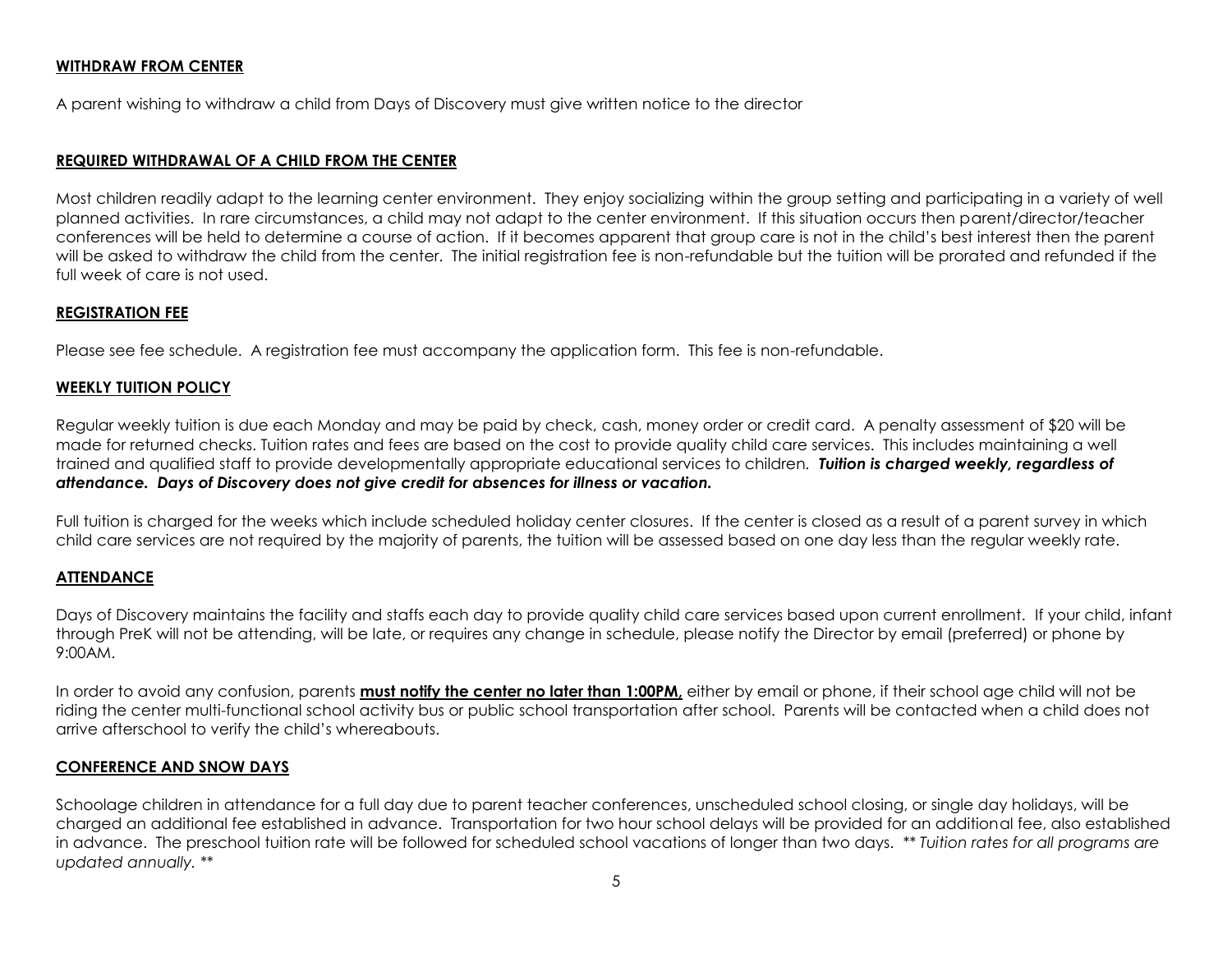#### **FAMILY DISCOUNT**

A five percent (5%) discount off the total tuition is given for more than one child in a family. The discount applies to tuition only.

## **OVERTIME CHARGES**

Days of Discovery closes promptly at 6:00pm. In the event that your child will be picked up late, please contact the center. All late fees paid will go directly to the staff member who remained past the scheduled closing to care for the child or children involved. The late fee is \$1.00 per minute past 6:00pm.

If the center is not notified that the parent will be late the staff will attempt to contact the parent ten (10) minutes after closing. If thirty (30) minutes has elapsed then the designated emergency contact noted on the enrollment form will be called. If one hour has passed and contact has not been made with the parents or with the emergency contacts the local police department will be notified and assume custody of the child/children.

## **PARENT/TEACHER COMMUNICATION**

Parents are a child's first and foremost teacher. Parent/teacher/administration collaboration is strongly encouraged by open communication. Parents share their desired developmental goals with staff at least annually. Although scheduled conference days are not planned, we encourage parents to meet with teachers both informally and formally whenever desired, and upon request. We recognize parents and families have busy schedules, and that is not always feasible. Therefore, daily, informal face-to-face communication is welcomed, email communication encouraged, and phone conferencing can also be arranged. We welcome parents in the center at any time.

#### **RESOLVING CLASSROOM OR CENTER ISSUES OR CONCERNS**

Parents with questions, concerns, or the need for further clarification of center policies or classroom issues, should seek the center director for such clarification or resolution. If further clarification or attention is desired, the center director shall forward all pertinent information to the off-site owner for review.

## **NUTRITION**

Lunch and two snacks are provided daily to all children attending the center. The price of the meals is included in the weekly tuition. Menus are posted on the parent bulletin board. Menus vary according to the season and are rotated to provide variety. Lunch includes foods from the four basic food groups which supply one-third of the child's recommended daily dietary allowance. The menus include all food served at Days of Discovery and meet state approved guidelines for daily nutritional allowances for children. In addition, Days of Discovery has been awarded an *Ohio Healthy* designation. Our menus exceed minimum requirements by serving, every day in a five day period, a different, non-fried, fresh or frozen vegetable, a different fresh or non-syrup fruit, at least one whole grain serving every day, and whole organic milk for children under 24 months, 1% milk for children over 24 months.

Please notify the director if your child requires a special diet or has dietary restrictions. Written instructions signed by your child's physician must specify all food allergies or a modified diet must be kept on file in order for us to accommodate these special needs.

Parents should review the posted menus. **Foods and snacks from home are not allowed in the center.** Mealtimes should be pleasant with a selection of healthy foods while socialization and good manners will also be stressed. Children will be introduced to a variety of foods and encouraged to sample all foods. Cooking activities will be incorporated into the curriculum. The selection and preparation of healthy foods will be discussed.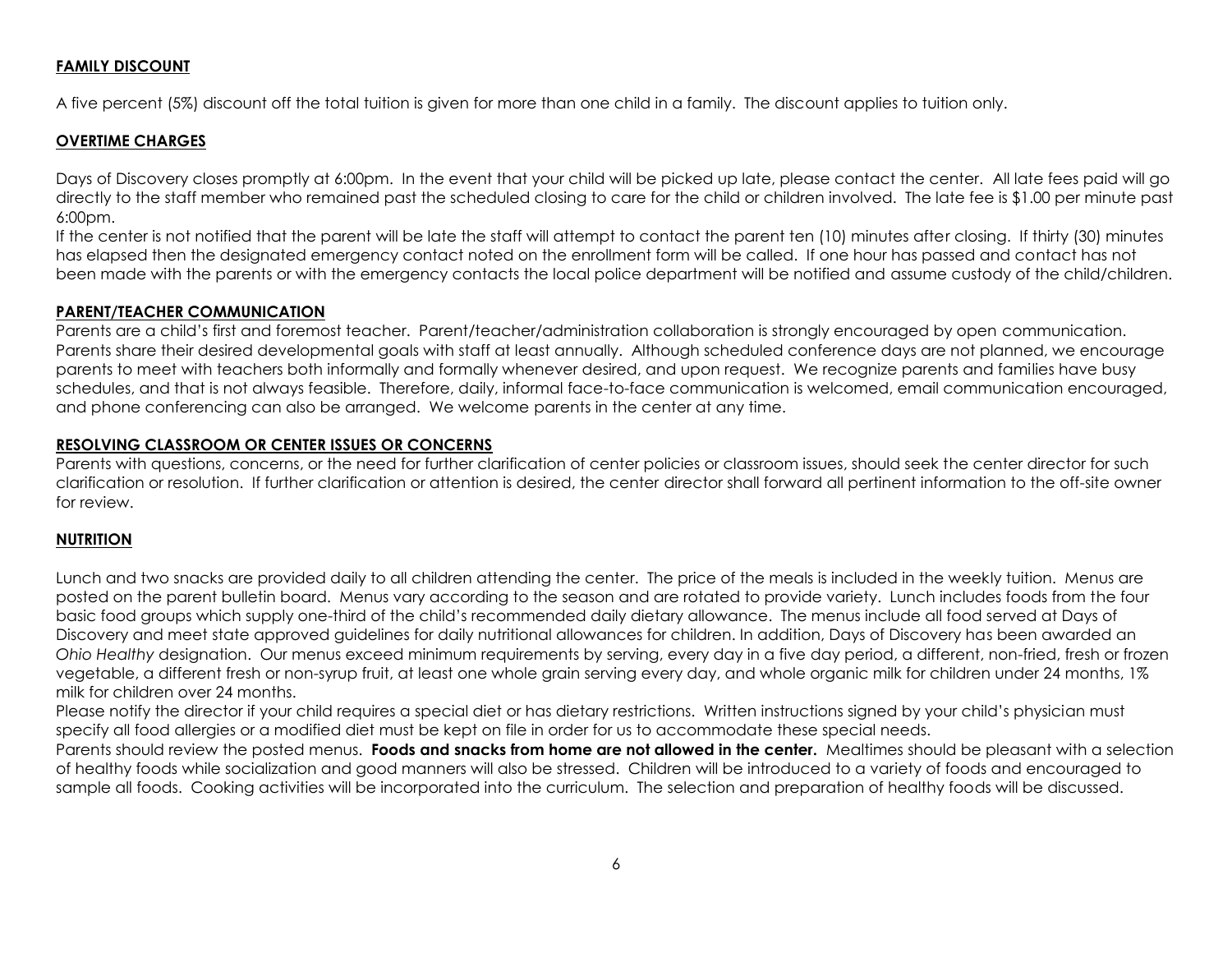## **OUTDOOR PLAY**

During suitable weather, children attending full time (more than four hours per day), who are older than twelve months through school age, will participate in a minimum of 90 minutes of outdoor play, 45 minutes in the morning and 45 minutes in the afternoon. This outdoor play will consist of structured play for 50% of the time and unstructured play for the remaining 50% of the outdoor play time. Suitable weather is at a minimum of twenty-five to ninety degrees Fahrenheit. Consideration will be given, but not limited to, temperature, humidity, wind chill, ozone levels, pollen count, lightning, rain or ice.

## **CLOTHING AND TOYS**

Children should come to the center dressed and ready for active play and learning. Clothing should be washable, comfortable, and appropriate for the weather. Daily activities include arts and crafts, water and sand play, outdoor play and cooking activities. Closed toe, rubber soled shoes should be worn by children for maximum playground safety. Flip-flops, Crocs and dress sandals are not permitted.

All children who participate in the nap-time program (until kindergarten entrance) may bring a small, light-weight blanket for naptime. An extra, change of weather appropriate clothing should also be provided. Jackets, hats, boots, and mittens are needed during colder days. **PLEASE LABEL ALL CLOTHING ITEMS WITH YOUR CHILD'S NAME**. Days of Discovery cannot be responsible for lost or unmarked clothing. Parents of infants are to provide extra clothing, disposable diapers, formula, and baby food. Parents of toddlers who are not toilet trained must also provide extra diapers.

Children are *not permitted* to bring toys or other items from home into the center. Special items may be brought, when requested, for a planned classroom activity. Days of Discovery is not responsible for any lost or broken items from home.

#### **CHILDREN'S SAFETY POLICY**

Each child care staff member is in charge of a child or group of children and shall be responsible for their safety. Policies and practices are established to address certain minimum standards. The staff will carefully monitor situations and avoid unsafe practices to assure the safety of the children in their charge. The director will inspect the center and playground daily. The center's safety policies, which apply to children of **all** ages, include the following rules:

- No child, including school-age, will ever be left alone or unsupervised.
- Children will be escorted into the center and activity room each morning by the parent and greeted by a staff member
- Children will be escorted from the center each evening by the parent after notifying the teacher. No child will be released to anyone other than the parents unless notification by the parents is given to the director. Identification of the authorized individual will be checked by staff prior to releasing any child.
- A monthly fire drill will be held at varying times. A record of these drills shall be maintained in the center at all times. In addition, Tornado and safety drills will be held at appropriate intervals and recorded with the fire drills.
- A fire emergency, weather alert plan and an evacuation diagram are posted in each classroom. These explain the actions to be taken and staff responsibility in case of fire emergency or weather alert.
- Incident reports will be provided for each illness, injury or accident requiring first aid, head injury, emergency transportation, or unusual event which jeopardizes the safety of children or staff.
- The use of aerosols are prohibited while children are in attendance at the center.
- All staff members will receive copies of the discipline and safety policies and fire and emergency plans upon employment. These will also be posted and reviewed with the staff annually.
- All staff members are required under ORC to report their suspicions of child abuse or child neglect to the local children services agency.
- The Department of Children's Services telephone number is 276-6121.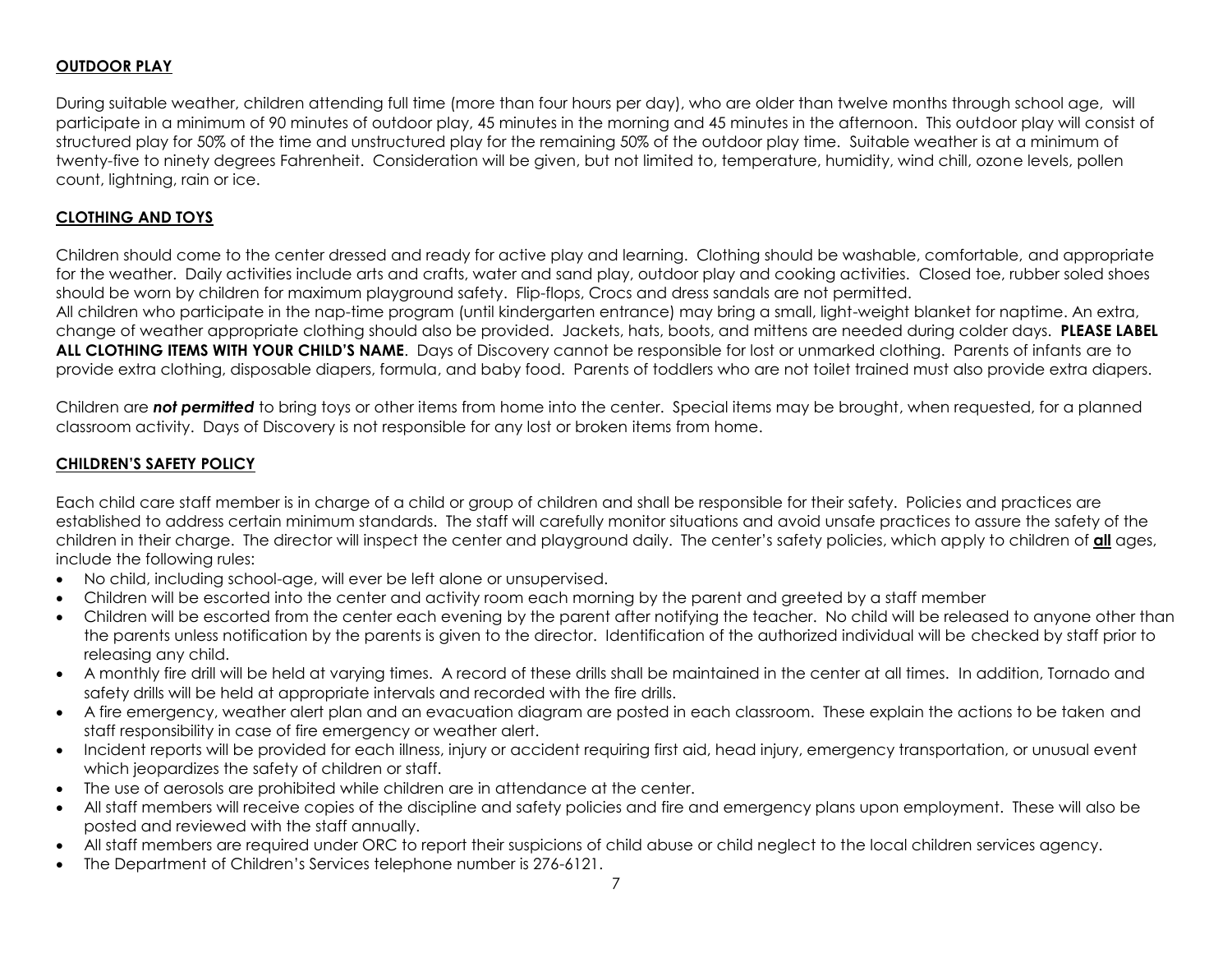#### **WATER SAFETY POLICY**

Written permission from the parent/guardian will be obtained before any child may participate in any swimming or water play activity. Staff will review water safety rules prior to each water related activity. If used for special splash days, on site wading pools will be emptied and disinfected daily. Our field trips **do not** include trips to swimming pools. If they were to occur, any swimming school age field trips will be appropriately supervised and only occur at regulated and life guarded pools or water parks.

#### **TRANSPORTATION/FIELD TRIP SAFETY POLICY**

Each child care staff member is in charge of a child or group of children and shall be responsible for their safety and well-being. Policies and procedures are established by the center to address certain minimum standards. The staff will pay close attention to avoid unsafe conditions and assure the safety of the children. Days of Discovery Learning Center will strictly adhere to the following rules to provide a safe environment for the children:

- Children will be transported in multi-functional, school activity vehicles owned or hired by the center and driven by an employee, at least 18 years of age, who is properly licensed to drive such a vehicle in the State of Ohio and meets state requirements for employment in an Ohio child care facility.
- The driver will assure no child is left on the van and boards/departs safely.
- Permission forms signed by the parent/guardian will be on file for field and routine trips. Forms will be updated annually and kept for one year.
- Each child will have identification attached to himself containing the center name, address and telephone number.
- Current Emergency Transportation Authorization Forms, health records, and roster of all children will accompany the children on a trip.
- A first-aid kit and cell phone will be available in each vehicle used for transportation of children.
- A person trained in First Aid and CPR will accompany the children on field trips and outings.
- Appropriate child seating restraints will be used on all routine and field trips.
- No child will be left unattended in a vehicle.
- Proper field trip and walking trip staffing ratios will be maintained at all times.
- Vehicles will be maintained in safe operating condition and receive annual safety inspections which will be kept on file at the center.
- The use of alcohol, tobacco, or drugs is prohibited by the center on the vans.

## **SCHOOL TRANSPORTATION**

In order to avoid any confusion, parents **must notify the center by 1:00PM** if their child will not be riding the center multi-functional school activity bus or public school transportation after school. Parents will be contacted when a child does not arrive afterschool to verify the child's whereabouts.

#### **INCLEMENT WEATHER PLAN**

Tornado season generally begins in March and runs through August but can occur at any time of the year. In the event of a tornado warning in our area, classes will use their designated safety area. Children will sit against a wall, knees drawn up, and heads down with arms over their heads. If time permits, cover with blanket to avoid flying glass.

Public tornado sirens will be activated in the event of a warning. The director will listen to the radio and advise the staff in the event of threatening weather. PLEASE DO NOT LEAVE THE BUILDING. Remain calm and wait for further instructions.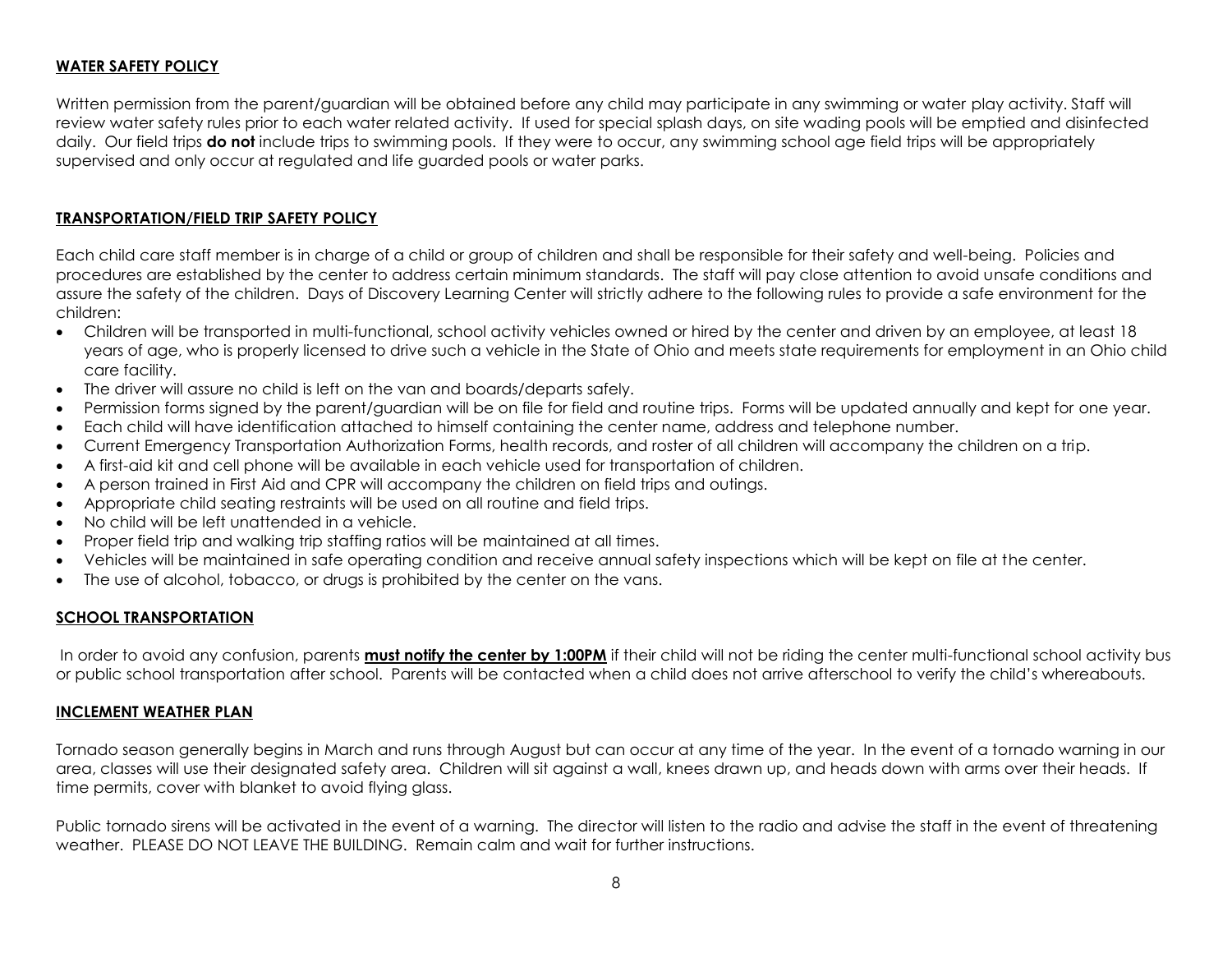## **INCLEMENT WEATHER PLAN CONT'D**

*A tornado Watch means conditions are right for a tornado.*

*A tornado Warning means a tornado has been sighted.*

Fire drills, room evacuations, and lock down drills will be practiced on a regular basis and documented and kept on file in the director's office. Any additional staff members will help the infant and toddler classrooms with evacuations.

## **EMERGENCY MEDICAL AND DENTAL POLICY**

- 1. Two first aid kits are located in the third drawer of the file cabinet in the director's office. Additional kits are located in each van. The dental first aid plan is posted in each room.
- 2. Telephones are located in each room if needed to contact 911. To make other outside calls, phones are available in the kitchen, the director's office and the staff room.
- 3. Emergency Telephone Numbers:

| <b>Emergency Squad</b>    | 911             | <b>Fire Department</b>            | 911      |
|---------------------------|-----------------|-----------------------------------|----------|
| Poison Control            | 222-2227        | Children's Hospital               | 226-8300 |
| Suspected Child Abuse     | 278-5846        | Greene County Children's Services | 562-6600 |
| Children's Medical Center | 226-8300        | Police Department                 | 562-4820 |
| Fire Department           | 991 or 426-1213 | <b>Emergency Management</b>       | 562-6694 |

- 4. Each classroom has a posted list of qualified staff trained in first aid.
- 5. All children's records including medical records are kept in the second drawer of the file cabinet in the office.
- 6. In case of an emergency, the children are to be supervised as always. Depending on the emergency, the appropriate emergency number is to be called. The parent of the child involved is to be notified immediately. In the event of fire, the children are to be directed out the appropriate exits quickly and calmly.
- 7. In case of illness of any child, the caregiver should isolate the child immediately and check for signs of fever, vomiting, etc. The parent is to be notified and the child removed from the center accordingly.
- 8. In case of the need to transport a child to a hospital, we will use the emergency medical services by calling 911. Health and medical records shall accompany the child. The center administrator/staff person shall remain with the child until the parent assumes responsibility.
- 9. In case of minor injury, first aid certified persons may attend the child. Staff will notify the parent of the injury with a completed JFS 01299 incident/injury report as soon as possible.
- 10. Our emergency evacuation location is the Beavercreek Fire Department Administration building on Orchard Lane and Dayton-Xenia Road.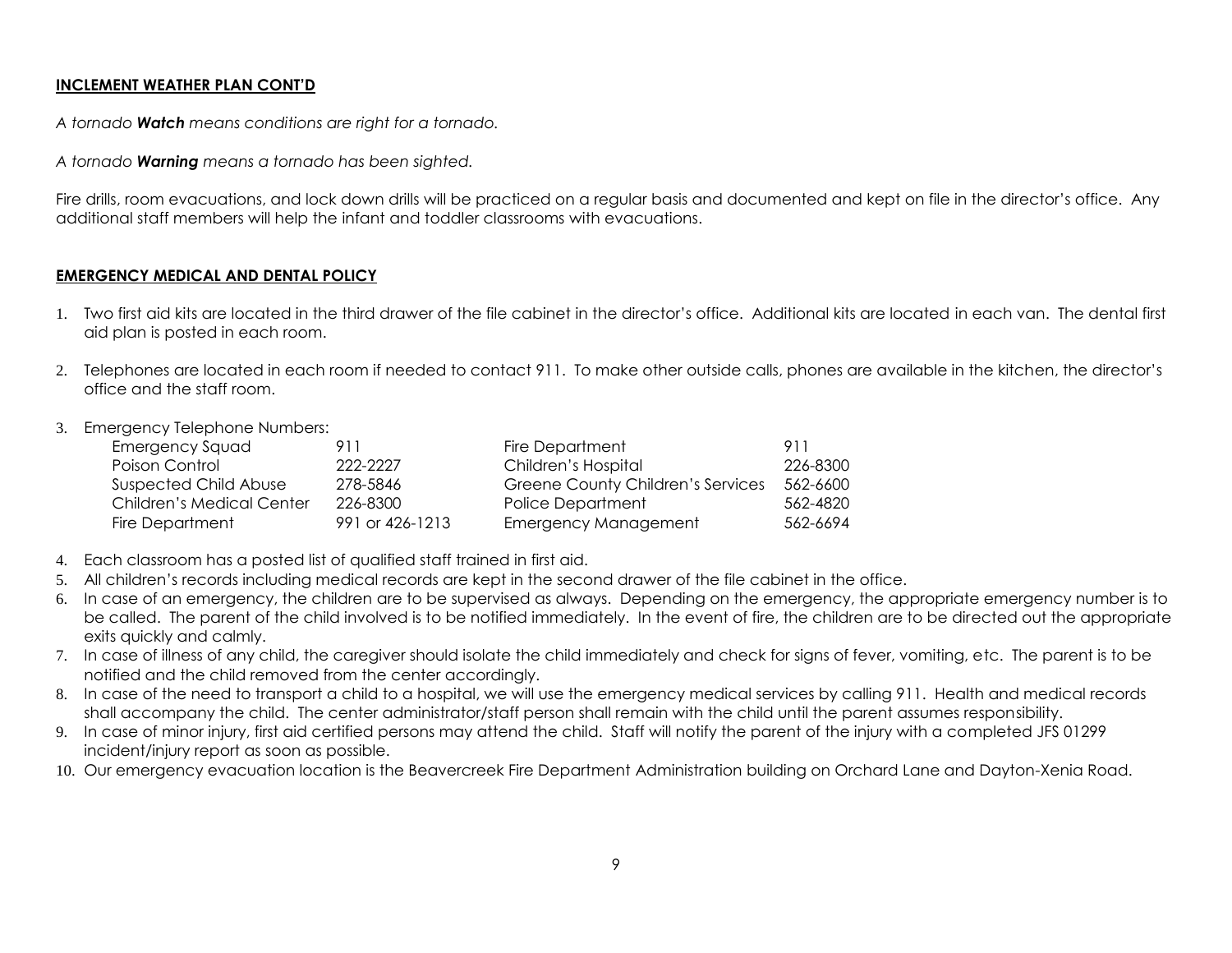## **SUPERVISION AND GUIDANCE**

Staff members assigned to supervise a child or group of children shall be responsible for their guidance and management. Child guidance and management measures will be developmentally appropriate for the child, consistent, and will be explained to the child. Staff will use techniques suitable to the child's age and relevant to the circumstances, such as, but not limited to: setting clear limits, redirection to appropriate activities, showing positive alternatives, modeling desired behavior, reinforcing appropriate behavior and encouraging children to control their own behavior, cooperating with others and solving problems by talking things out. Staff shall intervene as quickly as possible to ensure the safety of all children. Developmentally appropriate separation from the situation shall last no longer than one minute per age of the child and will not be used with infants. After the separation, the reason and expected behavior will be reviewed with the child. Staff shall communicate and consult with parents or guardians prior to implementing any specific behavior management plan. This plan must be in writing and signed by the parent/guardian and must be consistent with the above guidelines.

- Staff shall not abuse, endanger or neglect children, including shaking a baby.
- There shall be no cruel, harsh, unusual, extreme, or corporal punishments.
- Children will not be confined to cribs/high chairs as a behavior consequence.
- No discipline technique shall be delegated to any other child.
- If necessary, a child may be held for a short time, as in a protective hug to regain self-control.
- Prone restraint of a child is prohibited. Prone restraint is defined as all items or measures used to limit or control the movement or normal functioning of any portion, or all, of a child's body while the child is in a face-down position. Prone restraint includes physical or mechanical restraint.
- No physical restraints shall be used to confine a child.
- No child shall be placed in a locked room or confined in an enclosed area.
- No child will be isolated, or activities restricted for an extended period of time.
- No child shall be humiliated, threatened, frightened, or subjected to profane language, threats, derogatory remarks about child or family, or verbal abuse.
- Discipline shall not be imposed on a child for failure to eat, failure to sleep, or for toileting accidents.
- Children will not be punished due to the unacceptable behavior of a few
- Discipline shall not include withholding food, including snacks & treats, rest or toilet use.
- Staff shall not isolate and restrict children from all activities for an extended period of time.
- Guidance techniques apply all persons (employees and others on the premises) and persons responsible for children on trips away from the center.
- Parents will be consulted prior to beginning any behavior management plan. The plan will be in writing and signed by the parent.

## **MANAGEMENT OF COMMUNICABLE DISEASE**

A person trained to recognize signs of communicable diseases or other illnesses shall observe each child daily as he/she enters the group. All staff will complete a course in the management of communicable diseases, including detecting signs and symptoms of illness and for practicing proper handwashing and disinfection procedures, as approved by the State Department of Health.

In order to prevent outbreaks of any illness, we request that if your child has symptoms such as fever, diarrhea, vomiting, severe cough, difficulty breathing, conjunctivitis, spots or a rash you keep them at home. They may return to the center after being symptom free for *24 hours* without the aid of fever reducing drugs. The center shall immediately notify the parent or guardian of the child's condition when a child has been observed with signs or symptoms of illness. A child with any of the following signs or symptoms of illness shall be immediately isolated and discharged to his/her parent or guardian.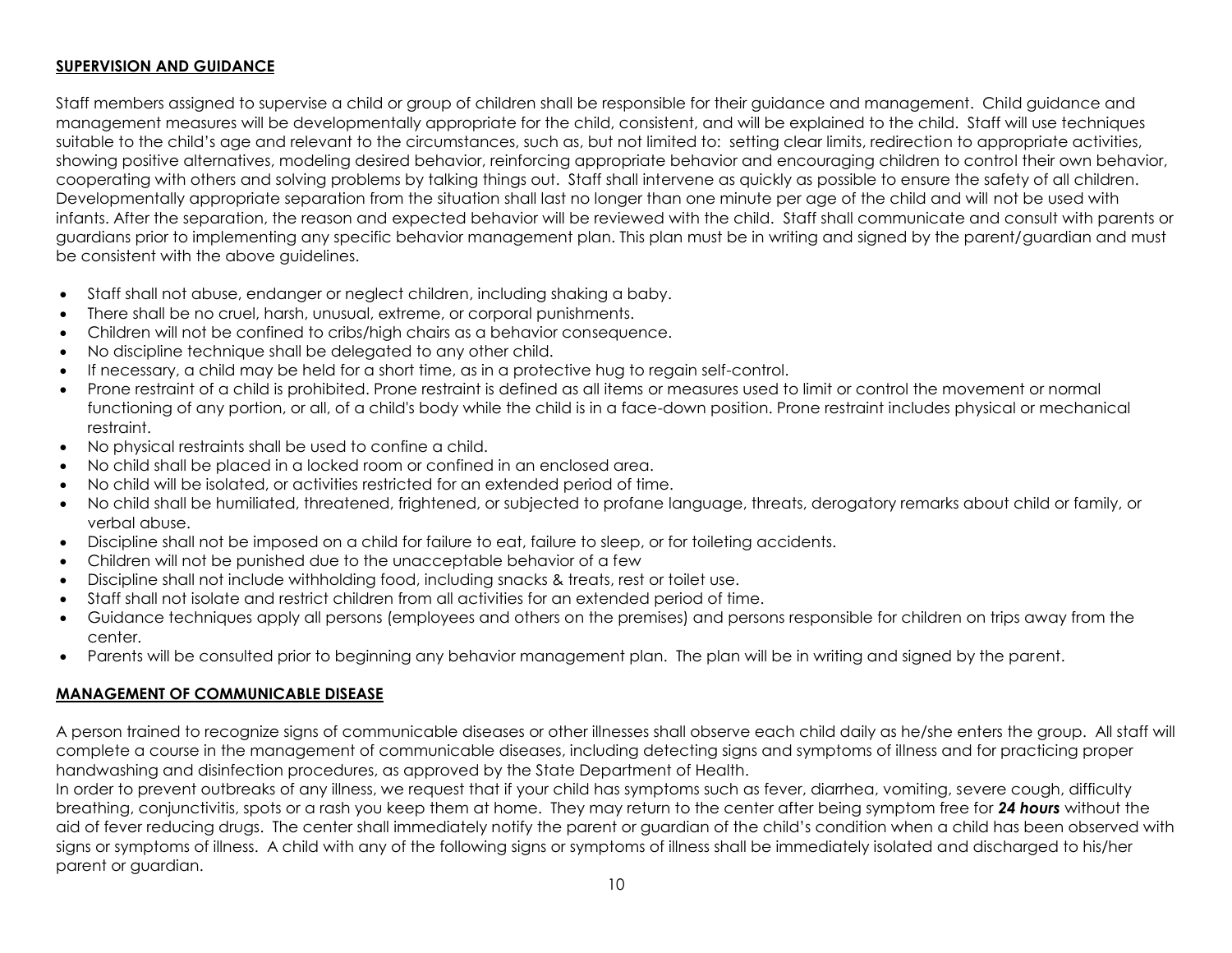## **MANAGEMENT OF COMMUNICABLE DISEASE CONT'D**

- Diarrhea (three or more abnormally loose stools within a 24 hour period)
- Difficult or rapid breathing
- Yellowish skin, eyes, or conjunctivitis
- Temperature of 100 degrees Fahrenheit when in combination with any other sign of illness
- Untreated infected skin patches, unusually dark urine and or gray or white stool, or stiff neck with elevated temperature
- Unusual spots or rashes, sore throat or difficulty in swallowing
- Elevated temperature
- Temperatures are taken by the axillary method with a non-mercury thermometer.
- Vomiting more than one time or accompanied by other symptom of illness
- Evidence of lice, scabies or other parasitic infestation.
- Severe coughing causing the child to become red or blue in the face or to make a whooping sound

A child isolated due to suspected communicable disease shall be

- Cared for in a room or portion of a room not being used for other types of child care
- Within sight and hearing of an adult at all times. No child shall ever be left alone or unsupervised
- Made comfortable and provided with a cot. All linens and blankets used by the ill child shall be laundered before being used by another child. After use the cot shall be disinfected with an appropriate germicidal agent or is soiled with blood, feces, vomit or other bodily fluids, the cot shall be cleaned with soap and water then disinfected with an appropriate germicidal agent
- Observed carefully for worsening condition
- Discharged to parent, guardian, or person designated by the parent

Days of Discovery shall follow the Ohio Department of Health's "Child Day Care Communicable Disease Chart" for appropriate management of suspected illness. Please ask the director for the specific location of this chart. Staff members receive training on hand washing and disinfection prior to working with children.

A mildly ill child will be observed carefully for worsening conditions and may continue to participate in group activities. If any of the symptoms persist or worsen the child will be isolated and/or given the opportunity to rest within sight and hearing of an adult.

Parents will be notified in writing if their child has been exposed to a communicable disease. If it has been determined that a Days of Discovery staff member has contracted a communicable disease, the staff member will be advised to stay at home until a competent health authority signs a statement verifying that the employee is physically fit to return to work with young children. If a staff member exhibits signs of communicable disease the staff member will be dismissed from direct contact with the children until conditions improve.

## **RETURNING TO THE CENTER FOLLOWING AN ILLNESS**

Children who have been released to a parent or guardian following the observation of signs or symptoms of communicable disease may return to the center according to the recommendation of the Ohio Department of Health's Communicable Disease Guidelines. The recommendation varies depending on the disease. The following

is a list of the most common communicable diseases and the exclusion/re-admittance criteria:

1. Chickenpox: Staff and children with chickenpox shall be excluded until the 6<sup>th</sup> day after onset of rash or until all lesions are dry, whichever comes first.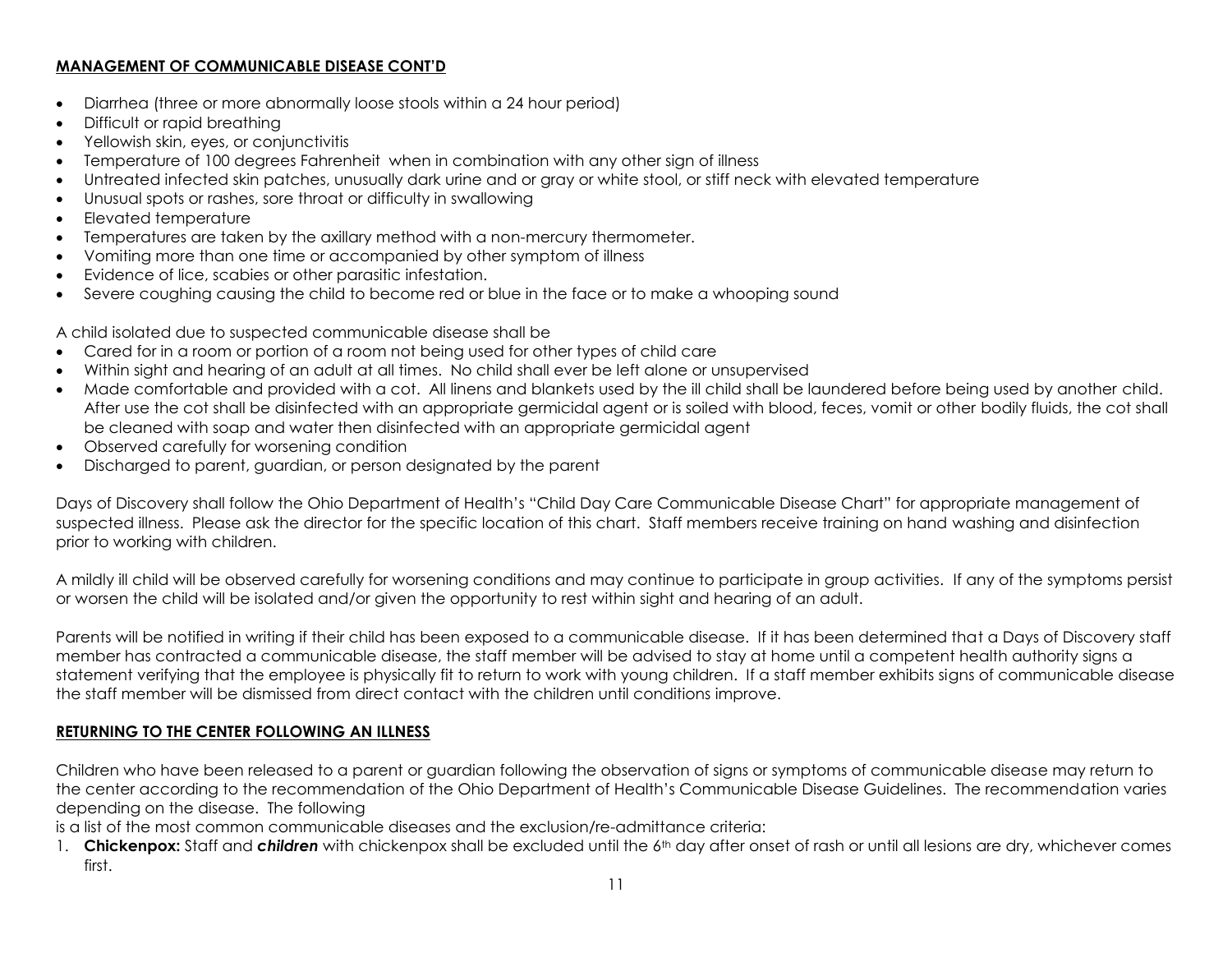- 2. **Conjunctivitis:** Staff and *children* with purulent conjunctivitis should be excluded until purulent 24 hours after the start of antimicrobial therapy.
- 3. **Diarrheal illness:** Diarrhea is defined as 3 or more loose stools in a 24 hour period. Staff or *children* with diarrhea of unidentified, possibly infectious cause shall be excluded from the child care center. Staff and children may return after diarrhea has resolved. Exclusion of persons with diarrhea of **known** infectious cause shall be in accordance with regulations pertaining to the infectious disease.
- 4. **E. coli O157:H7:** Staff and *children* may return after diarrhea has ceased and after 2 consecutive follow-up stool specimens are negative for E.coli O157:H7.
- 5. **Hepatitis A:** Symptomatic staff and *children* shall be excluded until 10 days after initial onset of symptoms.
- 6. **Influenza:** Staff and *children* may return 24 hours after symptoms cease.
- 7. **Impetigo:** Staff and *children* may return 24 hours after initiation of antimicrobial (a skin infection) therapy provided lesions are not draining.
- 8. **Meningococcal Disease**: Staff and *children* shall be excluded until 24 hours after the initiation of effective therapy.
- 9. **Pediculosis (Lice):** Staff or *children* with body lice may return 24 hours after application of an effective pediculicide. Staff or children with head lice may return after the first treatment with appropriate pediculocide.
- 10. **Pertussis (Whooping Cough):** Staff and *children* shall be excluded for 5 days after initiation of antimicrobial therapy. If the case is not treated with appropriate antimicrobial therapy, the staff member or child shall be excluded until 3 weeks after the onsets of paroxysms.
- 11. **Scabies:** Staff and *children* shall be excluded for 24 hours following the initial treatment with appropriate scabicide.
- 12. **Strep Throat:** Staff and *children* shall be excluded for 24 hours after the initiation of antimicrobial therapy.
- 13. **Tuberculosis:** Staff and *children* with infectious tuberculosis (TB) shall be isolated until 3 consecutive sputums, collected on 3 different days, are negative for acid fast bacilli on direct smear or until the local authorized TB authority or designee approves the person's removal from isolation.
- 14. **Vomiting:** Staff and *children* shall be excluded if 2 or more episodes of vomiting during the previous 24 hours, or if accompanied by a fever. They may return when vomiting resolves or is determined to be due to a noninfectious condition such as pregnancy or a digestive disorder.

## **Administration of Medications, Food Supplements, Modified Diets, or Fluoride Supplements**

Days of Discovery does **not** administer prescription or non-prescription medications. The exception to this policy is the administration of rescue medications, such as an Epipen, while awaiting EMS in an emergency medical situation, or diaper cream. The parent/guardian/physician will complete a medication form (JFS 01217) and this medication form will be kept on file for one year. Parents and guardians will strictly adhere to the following rules for all children enrolled, regardless of age:

- A medication form must be completed with type of medication, dosage, time of dosage and any special instructions. Parents must sign and date the form.
- Rescue prescription medications, and diaper creams, must be in its **original container**, with the child's name, a current date, the exact dosage and the number of doses to be given. These medications will be stored in a safe place that is inaccessible to children.
- Written instructions for nonprescription diaper creams, or ointments, shall follow manufacturer's guidelines, and shall be administered for no longer than fourteen consecutive days at any one time.
- The teacher responsible for administering medications shall document on the form the child's name, medication name, dosage given and time it was given. This will be verified each time a medication is given. Parents should check daily and may initial the form. The form will be kept by the center for one year
- The designated staff member administering medication will assure medication will not administered beyond prescribed time or twelve months, dosages do not exceed manufacturers recommendations, a separate form is used for each medication, forms are kept on file for one year, and verify administration by documentation on form JFS 01217.
- Any child with special needs or who requires treatment for health condition while at day care must have a written medical/physical care plan on file.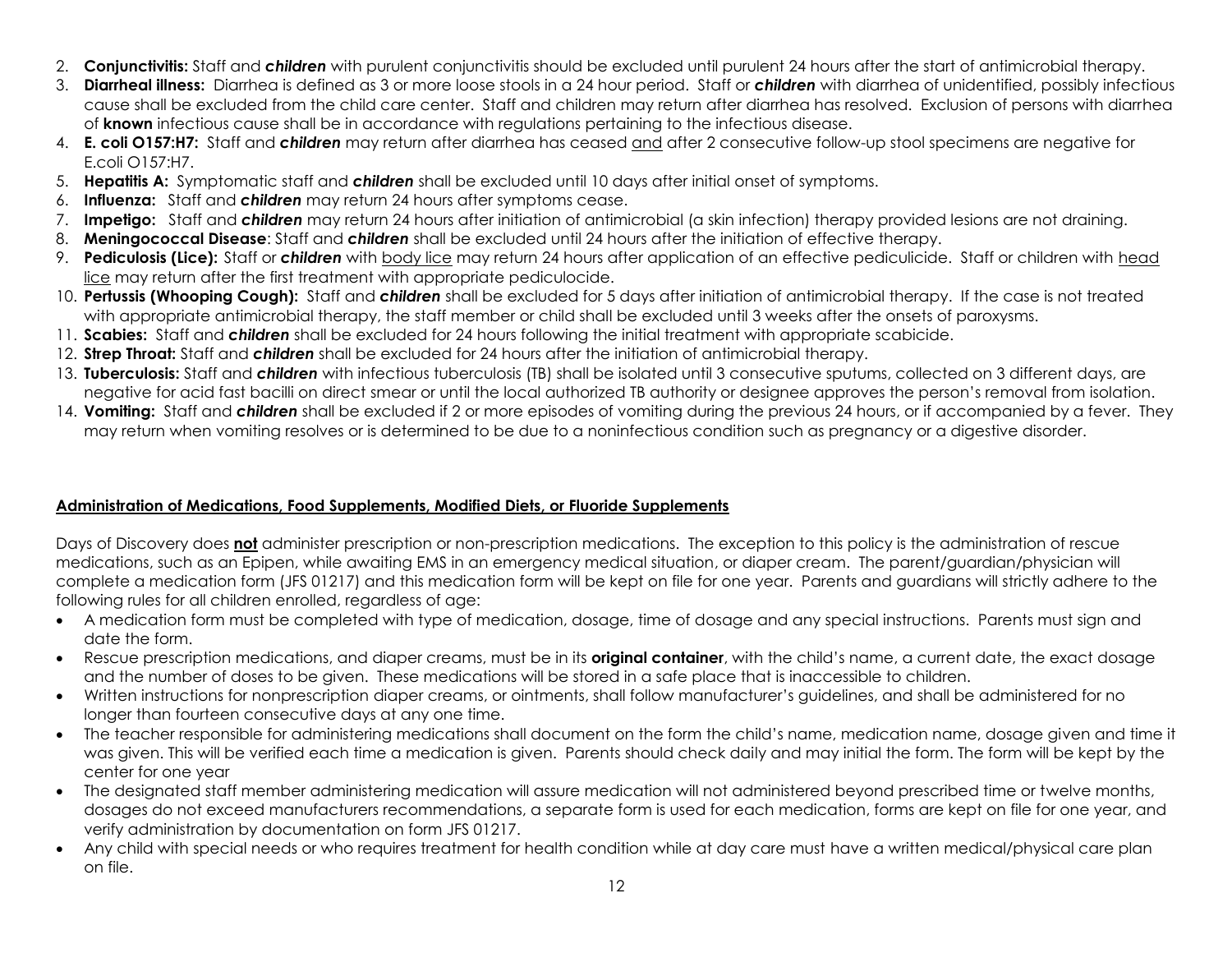#### **NAP AND REST TIME**

Children in attendance during rest/nap time will participate in a rest time within their classroom. The room will provide a quiet atmosphere conducive for rest. Natural light will provide clear visual supervision of children during this time. Individual cots shall be provided to each child and positioned in a manner to provide a direct path for the staff to any resting child. Paths of egress in case of emergency evacuation will not be blocked. Rest/nap time duration will be developmentally appropriate to the age of the child. Any child not sleeping after an appropriate amount of time will be offered a quiet activity on their cot. Children, excluding infants, may bring one small lightweight blanket and a small, soft comfort items to provide security and comfort during the rest/nap period. Infant nap information is included in the daily program description.

#### *Written transition plans, as your child moves from one group to another, are developed through collaboration with parent, director and teachers.*

## *An on-going formative assessment, Teaching Strategies Gold, is conducted on all enrolled Infant and Toddler children. These results are not reported to ODJFS.*

#### **INFANT PROGRAM**

Each infant's daily schedule is individually planned according to the infant's developmental level and needs. A primary caregiver is established for each infant. This person is responsible for communicating with the child's parents on a daily basis. A written report of the day's accomplishments is made available. Parents are informed about what the child ate, how long the child napped, diaper changes, and overall evaluation of the day. Reminders to bring in additional items might also be included on the form.

In addition to all of the care and nurturing that takes place with our infants, the teachers stimulate infants' senses to encourage their mental and physical development. The Creative Curriculum for Infants and Toddlers provides an ideal environment in which your child will learn to grasp toys, vocalize sounds, recognize pictures of familiar objects and acquire a variety of other skills. The teacher reinforces the babies' development without disrupting their daily schedule.

**Mealtime:** Infants are fed upon demand or at parental request. At 12 months, we ask that breakfast be served to your infant at home in preparation for his/her transition to the toddler program.

**Breastfeeding:** Breast milk is the optimal nutrition choice for babies. Breast feeding mothers who need to feed their child, or pump breast milk, are able to do so in the comfort and seclusion of our staff lounge located next to the director's office.

**Playtime:** Infants will play on the carpet with caregivers at hand providing your infant stimulating activities. Outside time will be provided as the occasion arises and weather permits.

**Naptime:** Infants nap on an individual schedule in an assigned crib. All infants are placed on their backs to sleep.

Crib sheets are provided and laundered by the center. No blankets, crib toys or other materials are allowed in the crib. If desired, parents may provide a sleep sack for their child. Diaper checks are on-going, but are checked at a minimum of every two hours. Parents provide bottles that are labeled with the child's name and date of preparation. The parent will provide all baby food. After the child is on table food and whole milk, food and whole organic milk will be provided by the center.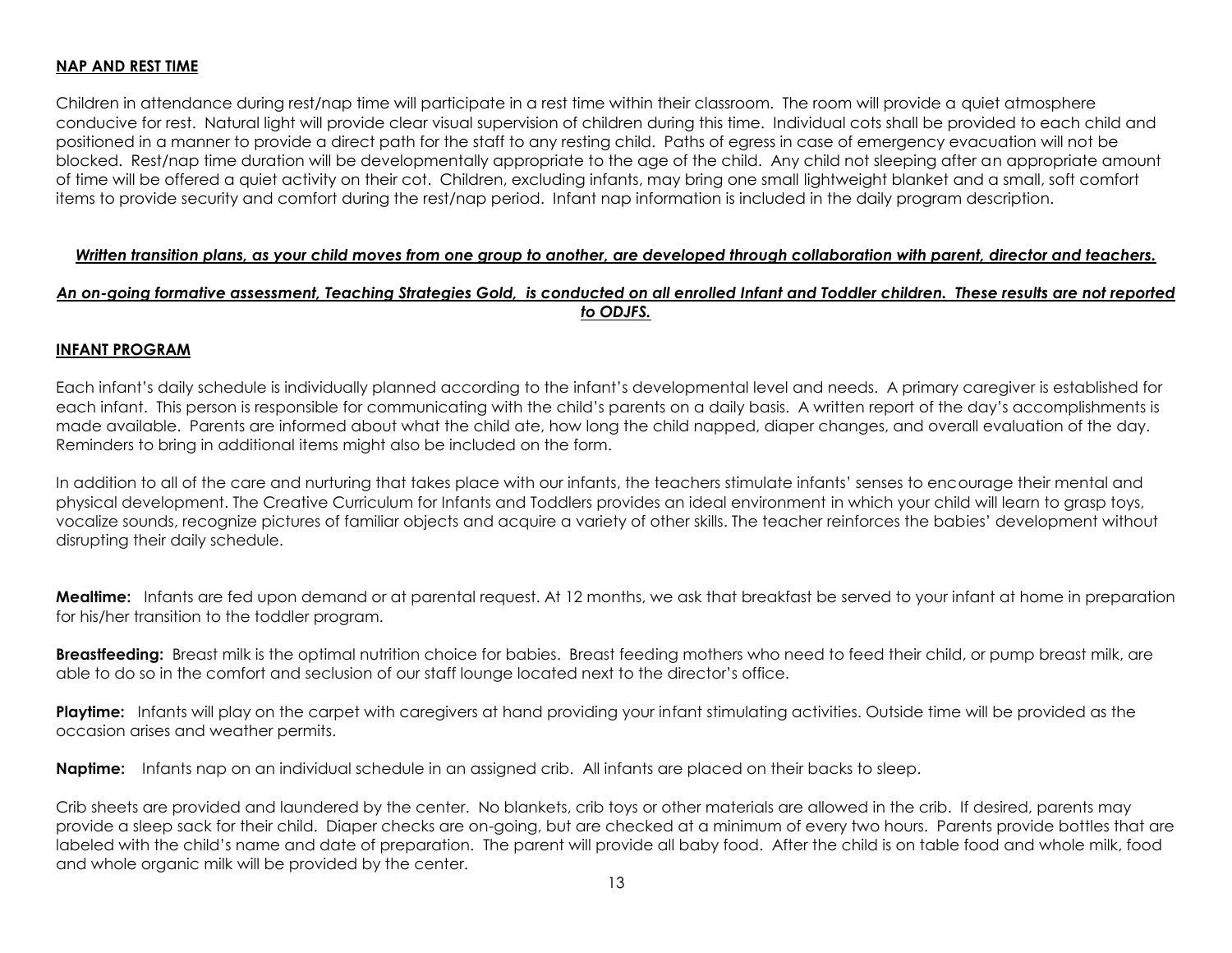#### **TODDLER PROGRAMS**

When infants and toddlers are appropriately challenged in a nurturing, consistent and loving environment they will learn to trust and explore their surroundings. They will make new discoveries and develop a sense of self. They will become competent learners and caring human beings.

**Nurture Growth:** Through the use of The Creative Curriculum for Infants, Toddlers, and Twos our teachers are able to design a program where the children form warm relationships with teachers and caregivers, and begin to learn important skills and content and develop social skills.

**Challenge Minds:** Because children do not master a skill all at once, our teachers set up their classroom and structure their day to provide different types of experiences for the children and to meet the needs of children at all developmental levels. Your child will learn such skills as pushing and pulling objects, turning and bending, sorting objects by color and size, exploring the concept of big and little, and building an early vocabulary.

**Enrich Lives:** Our teachers guide learning through routines and experiences while maintaining an environment that is responsive to the individual care and needs of infants and toddlers. Our Infant and Toddler curriculum is aligned with Ohio's Early Learning and Development Standards. Sample a day with Toddlers:

| $6:30 - 8:30$  | Arrival and Free Play                 |
|----------------|---------------------------------------|
| $8:30 - 9:00$  | Snack Time                            |
| $9:00 - 9:30$  | <b>Toileting and Discovery Time</b>   |
| $9:30 - 10:00$ | Art                                   |
| 10:00-10:30    | Outdoor Play/Large Motor Movement     |
| 10:30-11:00    | Clean-up, Toileting, and Hand Washing |
| $11:00-11:30$  | Lunch                                 |
| 11:30-12:00    | Clean-up and Circle Time              |
| 12:00-12:30    | Naptime Preparation                   |
| 12:30-2:30     | Naptime                               |
| $2:30-3:00$    | Wake-up and Toileting                 |
| $3:00 - 3:30$  | Snack Time                            |
| $3:30-4:00$    | Free Play Outdoors/Afternoon Activity |
| $4:00 - 4:30$  | Toileting                             |
| 4:30-6:00      | Free Play and Departure               |

Diaper checks are on-going, but are checked at a minimum of every two hours.

#### *An on-going formative assessment, Ohio's Early Learning Assessment, is performed on all enrolled Preschool and Prek children. Trained and authorized teachers report this child level data to ODJFS pursuant to 5101:2-17-02 of the Administrative Code.*

#### **PRESCHOOL PROGRAM**

We believe preschool curriculum should emerge from the interests of the child. For this reason, our teachers spend time observing and interacting with children, making note of the interests that are being expressed in their play and activities, and then planning the environment and activities based on these interests.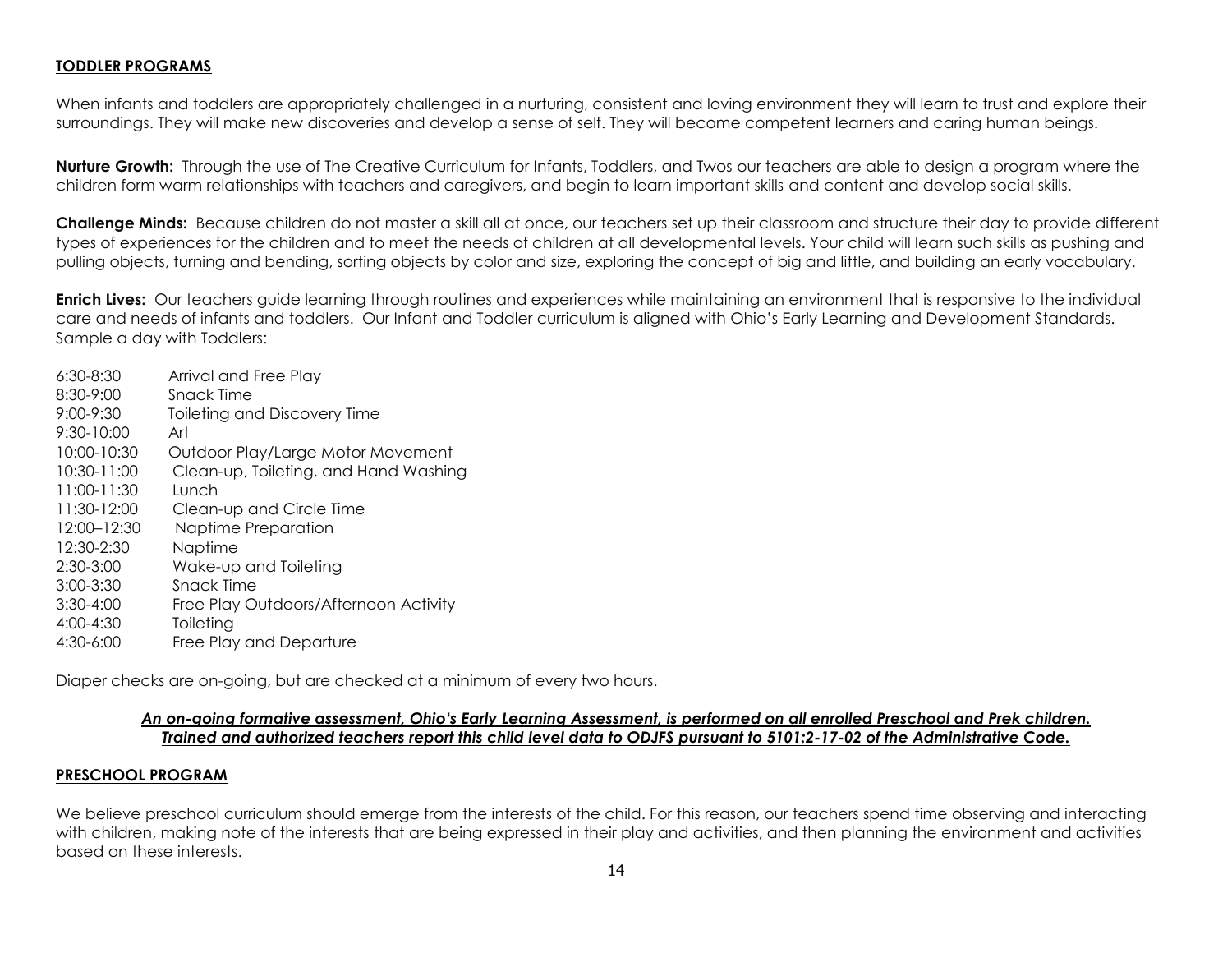**Nurture Growth:** Through the use of The Creative Curriculum our teachers are able to design a classroom environment where the children form warm relationships with teachers and caregivers, and feel comfortable to explore their environment and make new discoveries.

**Challenge Minds:** Young children learn best by doing. Children learn through active exploration of their environment. Our teachers plan learning centers consisting of drama, blocks, art, science, table activities, sensory experiences, music and literature. Each learning center is designed to provide developmentally appropriate activities for children.

**Enrich Lives:** We value each child as an individual and embrace his/her unique contributions to the classroom community. By doing so, we inspire in them a love of learning that will last a lifetime. Our Preschool curriculum is aligned with Ohio's Early Learning and Development Standards. Sample a day with Preschool

- 6:30- 8:00 Arrival, Self-Directed Play 8:30- 8:45 Snack Time 8:45- 9:45 Circle time, Language Arts 9:45-10:00 Art/ Science 10:00-10:30 Indoor/Outdoor play 10:30-11:00 Music/Prepare for lunch 11:00-11:30 Lunch Time 11:30-12:15 Clean-up/Prepare for nap 11:35-11:45 Clean-up, Prepare for Lunch 11:45-12:15 Lunch 12:15-12:30 Clean-up Prepare for Nap 12:30- 2:30 Naptime 2:30-3:00 Wake-up/Prepare for snack 3:00-3:30 Snack
- 3:30-4:00 Indoor/Outdoor Play
- 4:00- 4:45 Art/Music/Dramatic Play
- 4:45- 5:30 Clean-up, Self-Directed Play
- 5:30- 6:00 Self-Directed Play, Prepare for Departure

## **PRE-KINDERGARTEN PROGRAM**

We believe preschool curriculum should emerge from the interests of the child. Our teachers spend time observing and interacting with children, making note of the interests that are being expressed in their play and activities, and then planning the environment and activities based on these interests. In this program, children aged four to five gain the final components of literacy and math skills they will need for kindergarten. **Nurture Growth:** Through the use of The Creative Curriculum our teachers are able to design a classroom environment where the children form warm relationships with teachers and caregivers, and feel comfortable to explore their environment and make new discoveries. **Challenge Minds:** This is a particularly active time when your child will learn to follow oral directions, make predictions based on prior knowledge and write his or her first name with appropriate cases. The children will learn sound and letter relationships, and expand their understanding of the meaning of words and stories. In math, they will learn to understand concepts such as more and less, and develop their number sense. **Enrich Lives:** Our Pre-Kindergarten program sets the stage for academic success. We strive to create a love of learning that your child will carry with them throughout school and life. Our PreK curriculum is aligned with Ohio's Early Learning and Development Standards. Sample a day with Pre-Kindergarten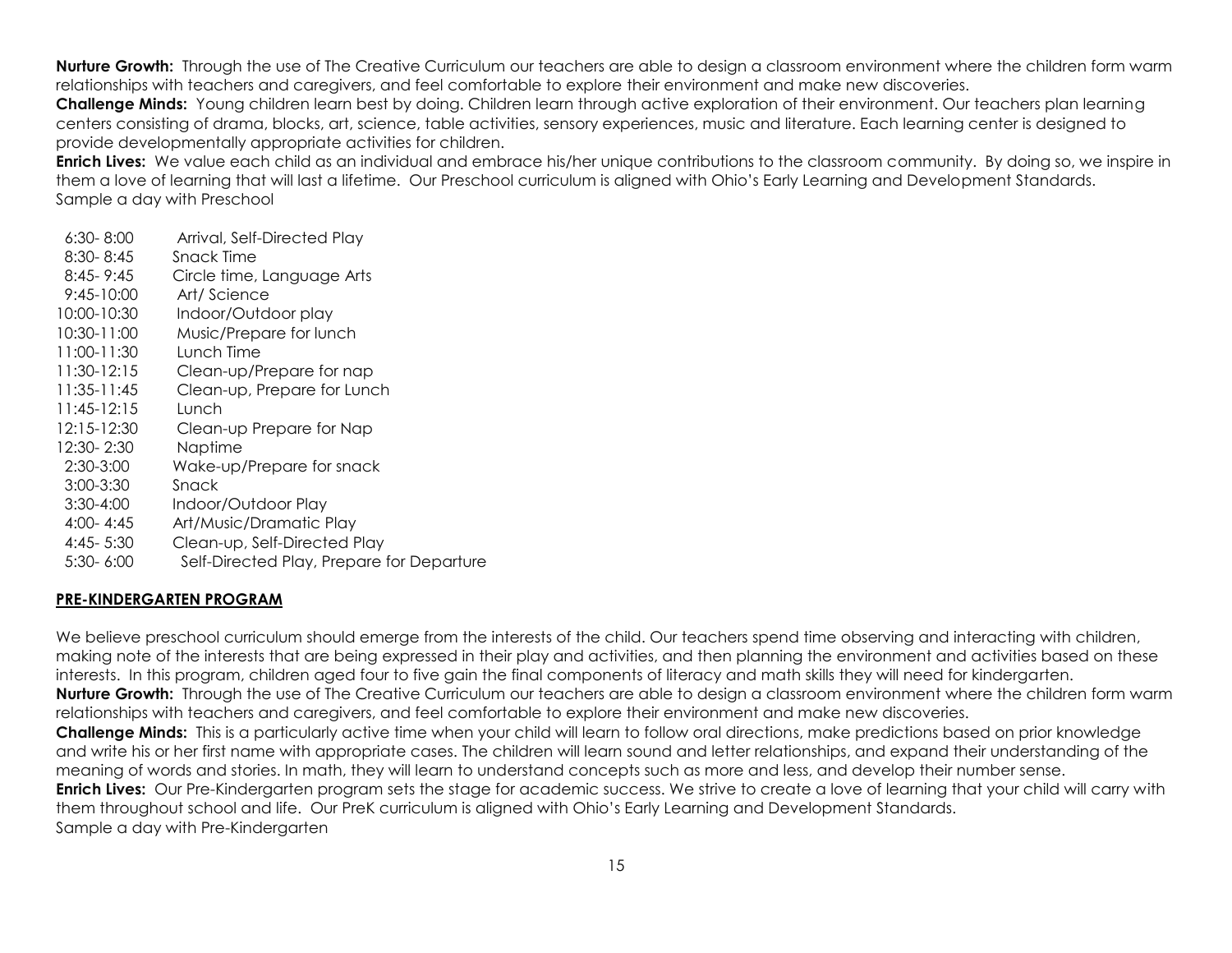6:30- 8:00 Arrival, Self-Directed Play 8:30- 8:45 Snack Time 8:45- 9:45 Circle time, Language Arts 9:45-10:00 Art/ Science 10:00-10:30 Indoor/Outdoor play 10:30-11:00 Music/Prepare for lunch 11:00-11:30 Lunch Time 11:30-12:15 Clean-up/Prepare for nap 11:35-11:45 Clean-up, Prepare for Lunch 11:45-12:15 Lunch 12:15-12:30 Clean-up Prepare for Nap 12:30- 2:30 Naptime 2:30-3:00 Wake-up/Prepare for snack 3:00-3:30 Snack 3:30-4:00 Indoor/Outdoor Play 4:00- 4:45 Art/Music/Dramatic Play 4:45- 5:30 Clean-up, Self-Directed Play 5:30- 6:00 Self-Directed Play, Prepare for Departure

#### **SCHOOLAGE PROGRAM**

During the school year, we offer after school care. Transportation to our program is provided for the following schools: Main, Shaw, Fairbrook and Valley. Transportation from Trebein Elementary is provided by Beavercreek City Schools. Special activities are planned for school holidays and unexpected snow days. We also offer before school care and transportation to school for currently enrolled children in the event of a 2-hour delay. **Nurture Growth:** Our teachers prepare special activities for your child after school which offer several choices of open-ended activities to encourage creativity and expand on cooperative skills.

**Challenge Minds:** In our school age program, we strive to help children explore, discover, make new friends and learn new skills. Every Day the children in this class are given the time and opportunity to complete homework assignments with the help of a teacher.

**Enrich Lives:** Our goal in this classroom is to help each child reach their own highest potential by providing opportunities and activities that help the children foster a love for learning.

Our School Age curriculum, *Creative Curriculum: Building the Primary Classroom,* is aligned with Ohio's K-12 Standards. Sample a day with School-Age

2:00-2:30 Arrival

- 2:30-3:00 Outside Play
- 3:00-3:30 Snack and clean-up

3:30-6:00 Small Group Projects, Indoor/Outdoor Play, Homework Help

Conference and snow day schedule will follow AM Preschool schedule